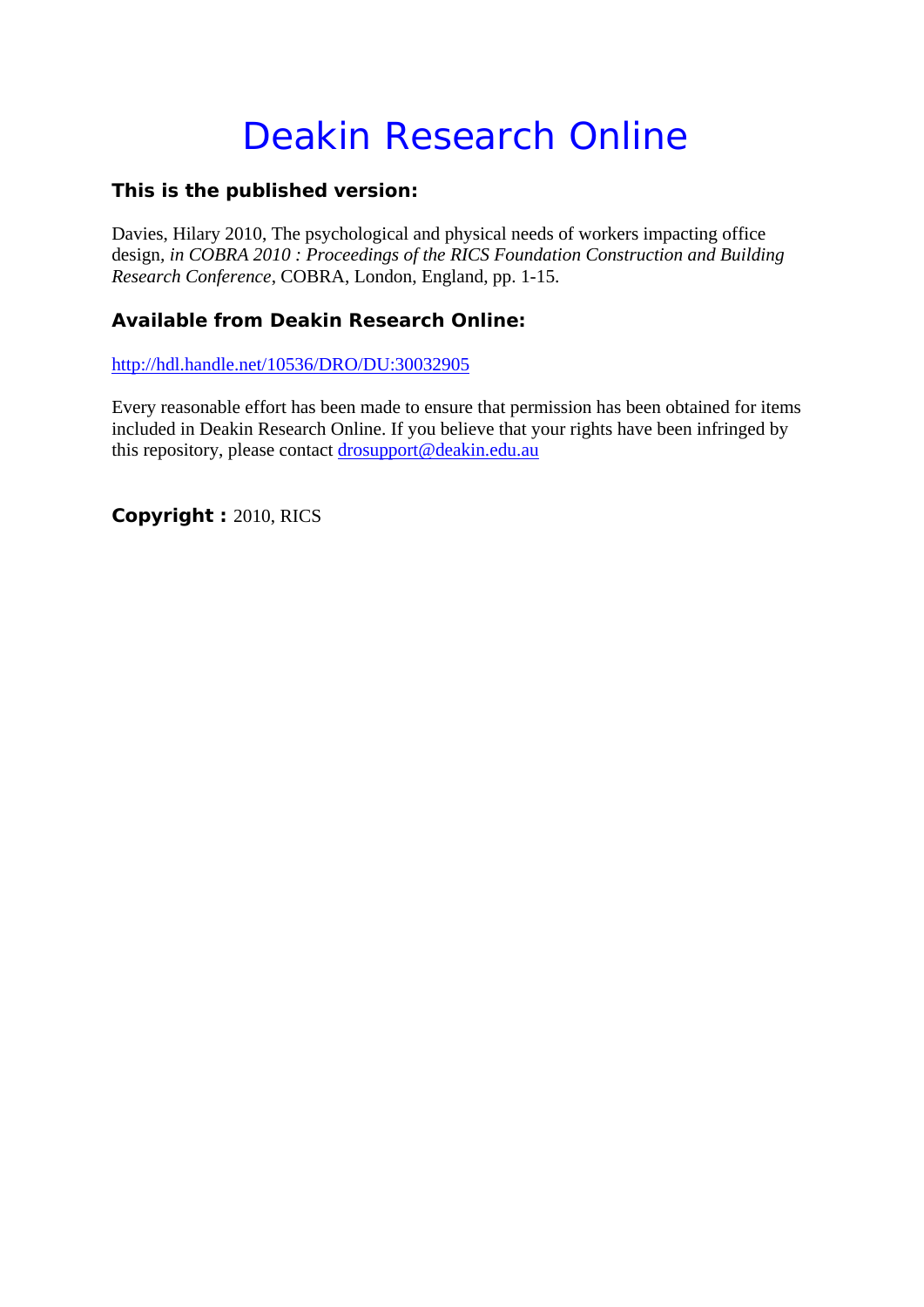# **THE PSYCHOLOGICAL AND PHYSICAL NEEDS OF WORKERS IMPACTING OFFICE DESIGN**

# **Dr Hilary Davies Deakin University hilary.davies@deakin.edu.au**

#### **Abstract**

Office design needs to be based on the needs of the most important producers of profit and value for any organisation – the workforce. Drivers affecting office design have been economics – space being often viewed as a cost-centre rather than a business enabler; and more recently, ideas that office design can impact organisational culture – resulting in the adoption of more collaborative working spaces in an attempt to force interaction. What is not always considered are the actual working styles of the individuals and their motivations nor the requirements of the work itself. There is a need to profile not only the workforce, but also the work carried out. Recent research into space requirements for work is reviewed and reported with recommendations for better consideration of the psychological and physical needs of workers for office design.

#### *Key Words:*

Worker needs; work characteristics; environmental psychology; office space.

#### **1.0 Introduction**

How inspiring is your office? If you are reading this, you can probably be classified as a knowledge worker – someone who works with information to create new ideas and knowledge. Yet too many designs for workplaces adopt the uniformity of a "Dilbert" style set of cubicles in open plan layouts. Indeed, Heerwagen (2004) suggests that spaces for accommodating animals in zoos are designed with more thought and attention to the needs of the occupants than many current office spaces. If people are employed increasingly for their knowledge, and abilities to work with complex problems (Johnson et al. 2005), they need inspiring spaces to be at their most innovative and creative (Raisbeck, 2006). Many designers are offering workspace layouts that accommodate team working, informal and formal meeting spaces and private spaces. In response to growing cost-of-space pressures and an increasingly technologically mobile workforce, able to work from anywhere, organisations are adopting alternative officing strategies - exploring alternatives to traditional space, such as collaborative spaces, virtual offices, hotdesking, flex space, and home offices (Gibson, 2003). But many still value the presence of staff in their office premises, since this is where interactions and the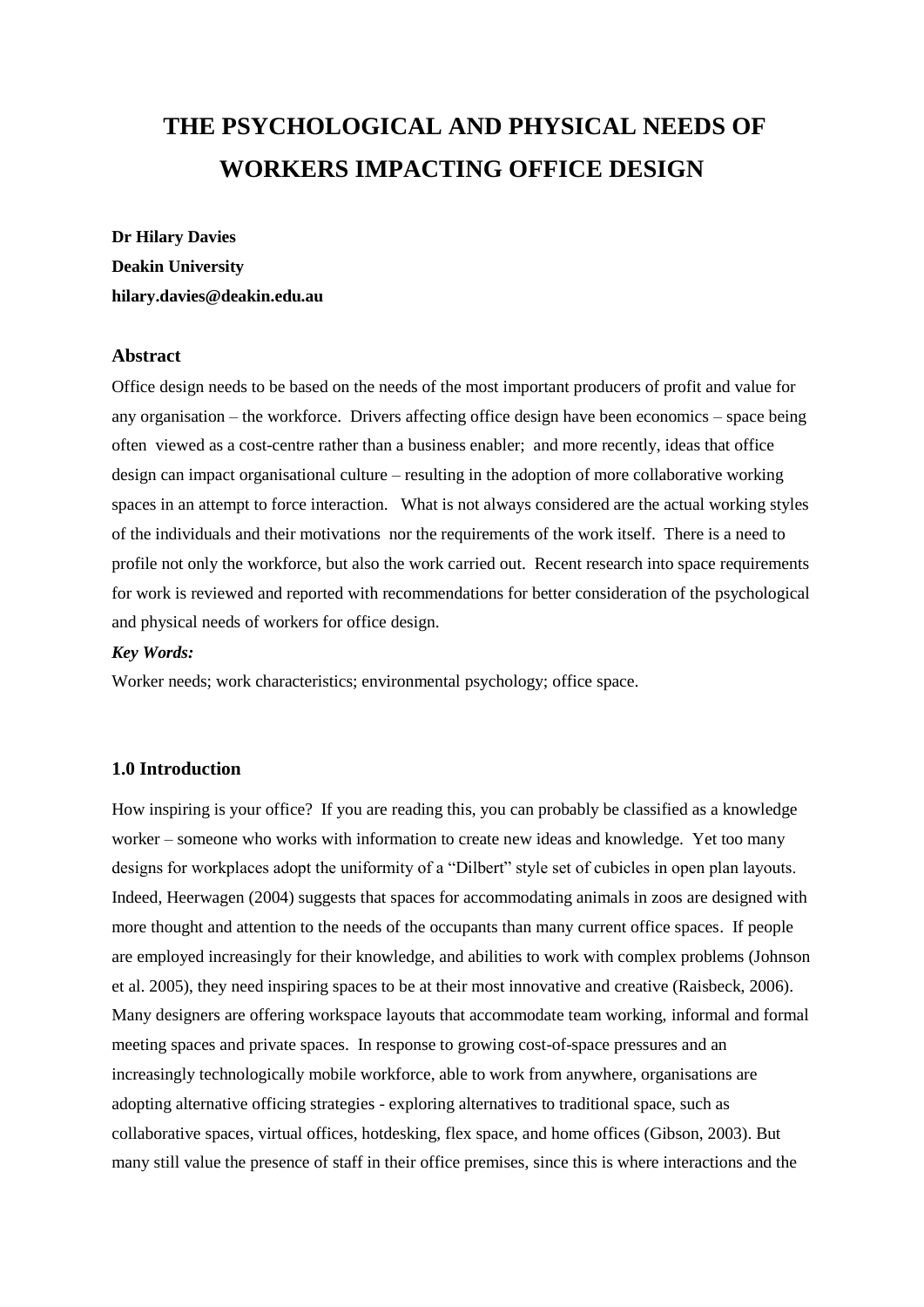potential for collaboration and innovation can be fostered. Bringing people together differently creates synergies and the potential for cultural changes in work practice (Duffy et al. 1993). What are the ingredients that are likely to encourage these encounters that are thought to enhance creativity, innovation and add value to the organisation"s bottom line? How can the needs of task performance be accommodated in today"s office – whether it be collaboration or concentrated solo work? Any space strategy must also take into account the psychological needs of the workers – from offering stimulating new challenges or making friends or feeling valued at work. With the challenge of insufficient projected numbers of skilled workers likely to be in the workforce in the coming decade, (Johnson et al, 2005), it is important to recognise and try to meet the differing motivations and expectations of the different generations in the workforce – attracting and retaining the brightest and best will be essential.

#### **2.0 Employee Motivations**

A survey by McKinsey consulting and the Boston Consulting Group (reported by Purdey, 2003) found that the top two environment factors affecting motivation are opportunities for personal development and having a sense of shared purpose. The culture and values of the organisation will obviously influence how well these desires are met. Allsteel (2007, p.6) research suggests : "One way to impact retention and encourage creativity and productivity from workers is to create an office space that makes them feel valued, inspired, and part of an affinity group." Besides generalised motivations such as these, each generation at work has its own characteristics and needs from work.

The current workforce is composed of mainly three generations – Baby Boomers (born 1946-1964); Generation X (born 1965-1976); and Generation Y (born 1976 onwards). Each group has its talents and strengths, but the workplace needs to cater for their differing expectations and motivations (Fralix, 2006; Nelson, 2007). There is a projected massive shortfall in employees as the Baby Boomer generation retires – taking its knowledge and expertise with it (Allsteel, 2007). Whilst Baby Boomers may be loyal and committed, with work as a motivator in its own right, Boomers enjoy new experiences and, facing retirement, will value more free time or flexible working. They will appreciate reward and status. Gen  $X$  and  $Y$  may be more mobile – committed to the work, but not necessarily to a particular employer. They seek autonomy and challenge and opportunities for learning and growth – and they expect to have fun at work. These younger workers are comfortable with technology and like frequent communication. Younger workers especially are comfortable with collaborative work, and consider such activities normal (Allsteel, 2007). Organisations need to recognise and provide for these generational preferences. These expectations need to be turned to good effect so that all generations at work remain motivated and productive employees.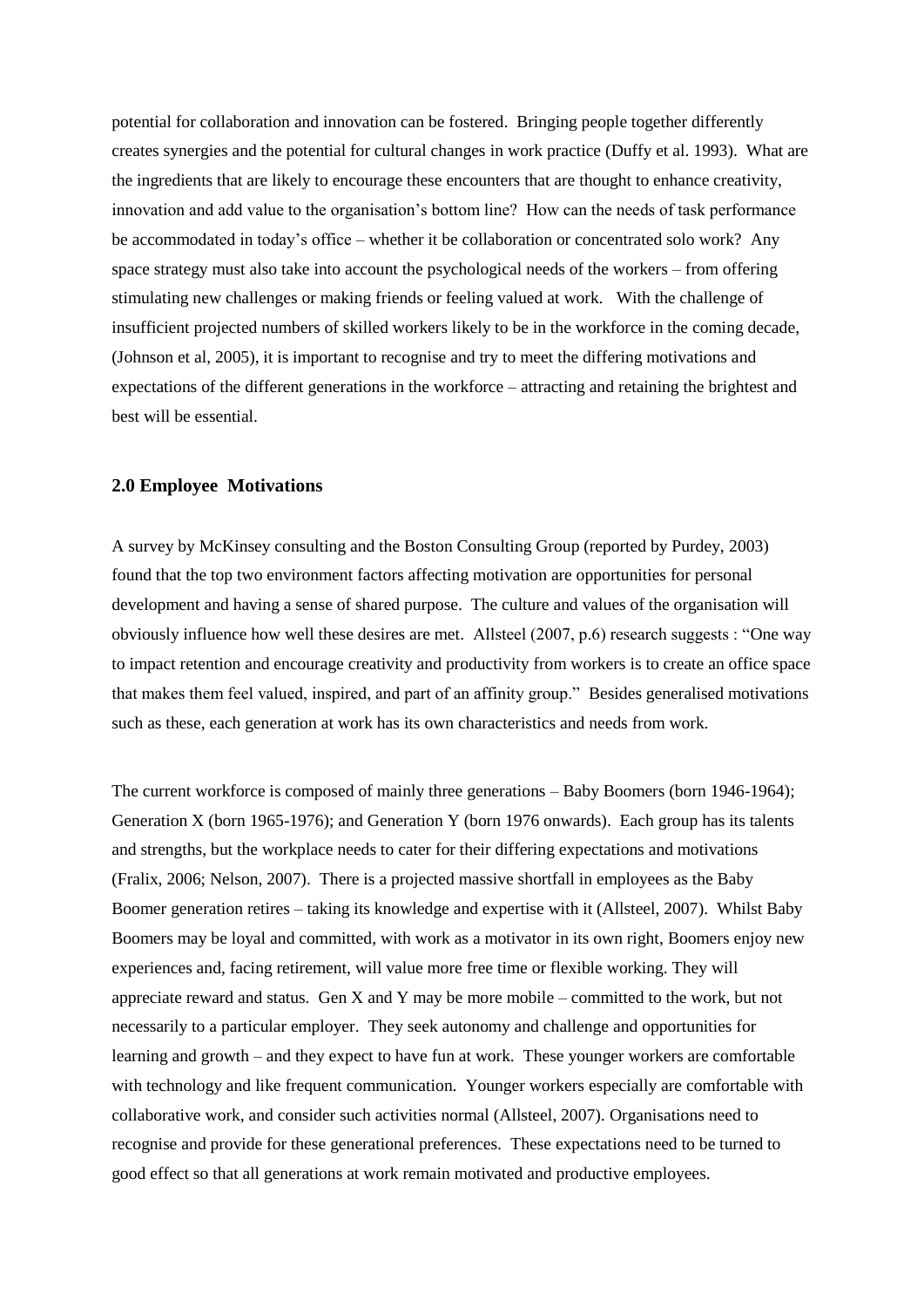#### *2.1 Theories of behavioural psychology applied to the workplace*

People are largely driven by their needs. Work can satisfy a large number of these – such as status, recognition, relationships, rewards, respect, autonomy, trust, and equity. Davies (2005) argues that for a worker to be productive and committed, the reward structure and work itself, needs to be aligned with what the worker him/her-self values. Workplace psychology has a number of underpinning theories of motivation and commitment that to try to predict and influence worker behaviour – and thus their productivity. Maslow"s pyramid or Hierarchy of Needs is probably the best known with the bottom levels of security and safety often depicted as being supplied by the comfort and convenience of the environment itself. Esteem needs in a workplace can be met by relationships with co-workers and feeling valued and recognised (Davies, 2005). Herzberg's two-factor motivation or "hygiene" model covers job content and job context (Herzberg et al. 1959). According to the theory, job content motivational factors are described as increasing job satisfaction, whilst a number of hygiene or job context factors, if not operating well, will cause job dissatisfaction (Davies, 2005).

Vischer (2006) further identifies "stress/arousal" theory whereby a certain degree of arousal is necessary for people to feel challenged and therefore stimulate cognitive processes. However, too much arousal (complex job demands, not enough time) can lead to stress and reduced productivity. Too much stress can be demotivating as workers feel they lose control over their work productivity (Oseland, 2009) and this reduces a willingness to co-operate with other workers (Vischer, 2006). Degree of control and connectivity are further linked by the 'Edge of Chaos' theory. Price(2002) suggests that this becomes a description of complexity, and could be applied to analyse office environments. The greatest innovation may occur at a critical level of connectivity – but with too much connectivity, individuals may feel too stressed and retreat to a "haven" or quiet space - ie retreating from chaos. With too much going on, people may experience cognitive overload (Heerwagen et al. 2004).

Individual personality traits such as extroversion and introversion can also influence a worker"s satisfaction with office layouts – Vischer (2006) reports research suggesting that extroverts are more likely to be comfortable in open plan work situations with the likely increased number of interactions and their greater comfort with higher levels of arousal (Oseland, 2009).

#### *2.2 Evolutionary needs – we are still animals*

A new area of workstudy is that of evolutionary psychology (Oseland, 2009). Humans have evolved over many thousands of years with certain innate needs that will still be expressed in the workplace.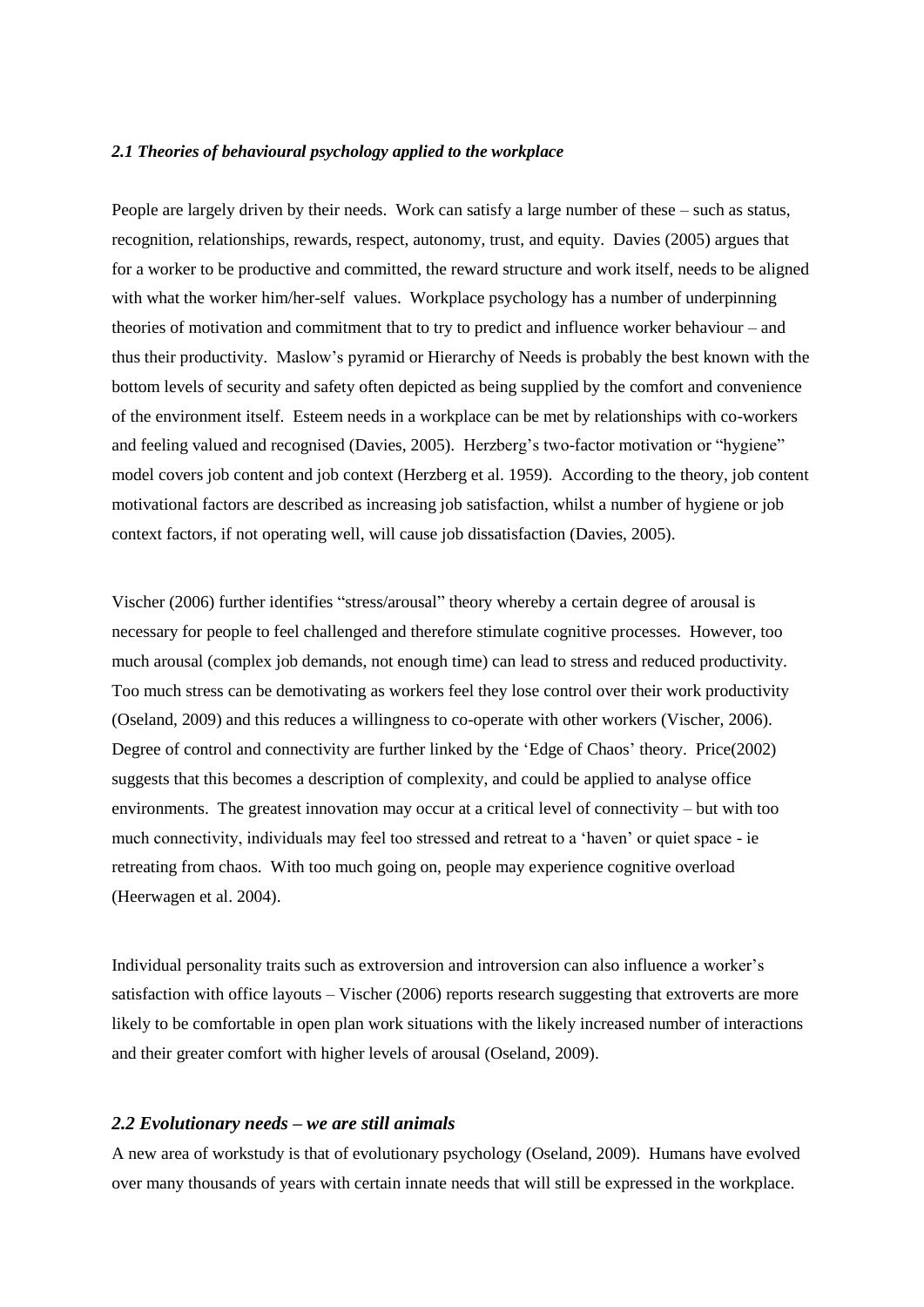The need to socialise can be accommodated in common areas and informal break-out spaces whilst the need to retreat to "recharge" in quiet spaces can be accommodated in offices – provided the quiet spaces for contemplation and concentration are indeed quiet, without interruptions. But too little socialising will lead to a sense of isolation.

Whilst people are social, wishing to have a shared common purpose and be part of a community, there is a limit to the number of members of a social group – found to be around 150 by anthropologists (reported by Oseland, 2009) based on the cognitive capacity of the brain. This has implications for office floorplate layouts – they should be restricted or divided to give people a sense of community, within a group size or 'village' they can relate to.

Territoriality can be seen expressed through personalising space and recreating privacy. Many open plan offices are divided up by the occupants into smaller hubs using filing cabinets to reduce the lack of visual privacy and identify smaller team areas. Insufficient space between desks could also create discomfort through insufficient "personal space". Hotdesking may not allow sufficient personal space and feelings of intrusion may be generated (Oseland, 2009). Personalising space is also an essential need, it creates a sense of identity, communicates status and helps mark territory (Marquardt et al. 2002). Haynes (2007) reports studies where staff were not allowed to personalise their space resulting in reduced satisfaction with the work environment and job satisfaction.

People need easy 'wayfinding' in spaces. They are used to being able to see across space to find their way around and use visual markers (Heerwagen et al. 2004; Oseland, 2009). Visual connectivity also enables them to see who may be available to recruit into conversations (Heerwagen et al. 2004).

Further "animal needs" include our attraction to natural settings or "biophilia (Heerwagen, 2004). People report greater satisfaction with their work setting when they have natural daylight and access to views, and this promotes positive moods (Heerwagen et al. 2004; Heerwagen, 2004). Even something as simple as plants in the workplace can help meet this need.

The design of the workplace needs to allow the expression and satisfaction of these individual and innate human needs and motivations. Its importance is confirmed by an employee motivation/satisfaction survey reported by CABE(2005) where 94% of respondents said that they regarded their place of work as a symbol of whether or not they were valued by their employer. Workplace design also needs to encourage the greatest productivity from its workforce. Spatial layouts are thought to influence ways of interacting and connectivity – meeting some of the human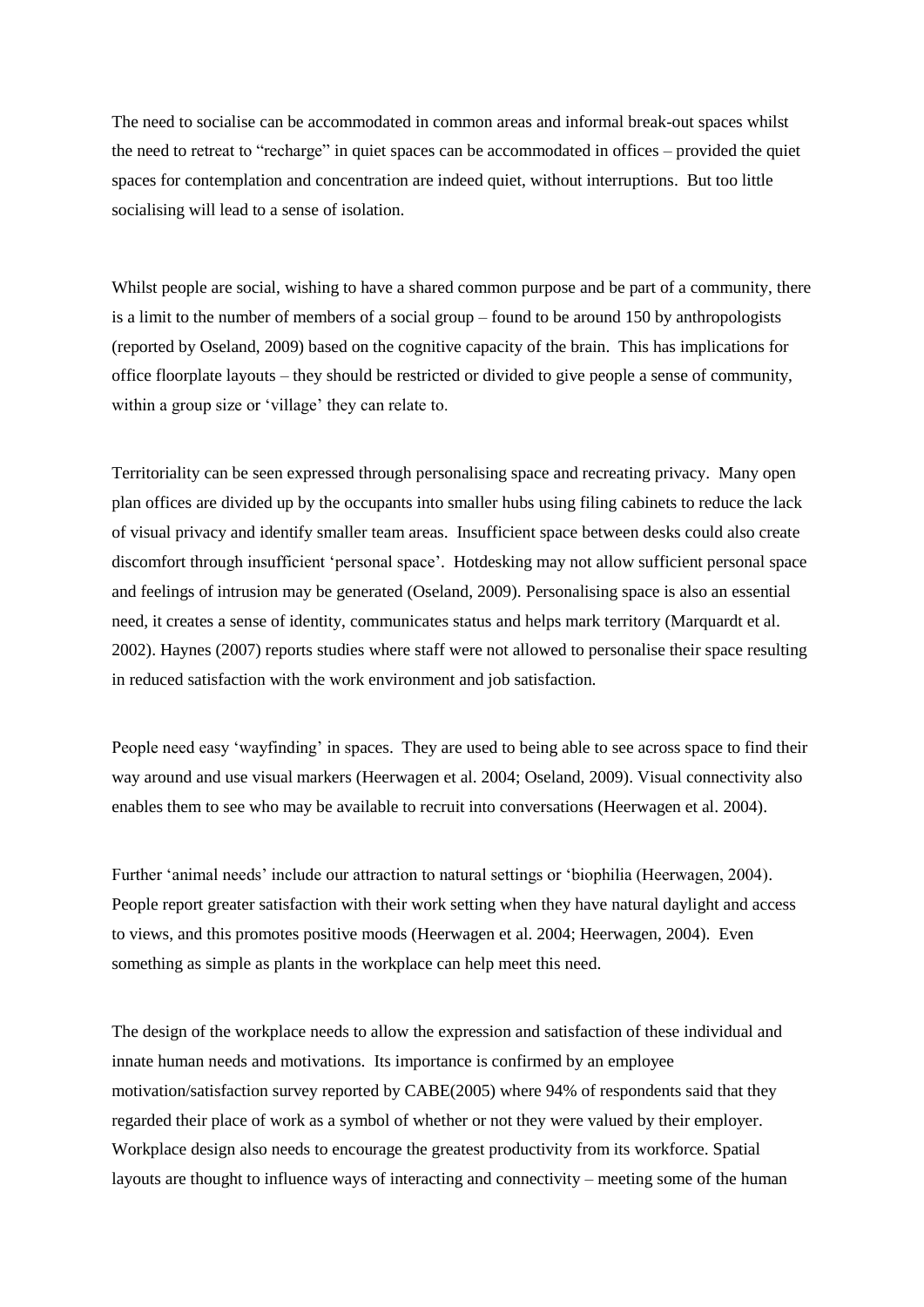basic needs for community and socialising, whilst also being thought to stimulate innovation and creativity.

#### **3.0 Spatial Layouts And Work Processes**

Facilities management practice encourages office space to be regarded as a tool to support work rather than merely a cost centre (CABE, 2005) and workplace gurus such as Duffy, propound the thesis that changing workspaces can introduce new ways of working, change workplace culture and increase the effectiveness of the workforce (Duffy et al. 1993). The basic premise is that spatial arrangements of office space can stimulate informal interactions and encourage social networks and that these will then lead to increased effectiveness, collaboration, innovation, creativity and thus aiding productivity – essential to maintaining competitive edge, and adding value to customers. However, simply changing from formal private offices to open plan will not necessarily create a change of culture nor beneficially affect communication patterns. Indeed, Sailer et al. (2008) and Price(2002) report contradictory results from studies analysing communication patterns when organisations moved from enclosed offices to open plan. The attitudes of top management in creating an atmosphere of trust when implementing these flexible space-change initiatives is considered to be a most influential factor on success or failure (Price, 2002; Allsteel, 2006).

#### *3.1 What does work entail?*

The basic paradox for any organisation today is providing space for both concentration and interaction and the ability to transition between the two. Extensive surveys by BOSTI associates (Brill et al. 2001) has found that workers spend at least 75% of their time in their office, with over half of that time on tasks requiring concentration (Olson, 2000). Workers also need to spend time interacting and collaborating with others – up to 58% of some workers day can be spent like this (Duffy and Tanis, 1999). Why is interaction so important to business? As Heerwagen (2004, p.3), points out, "Innovation arises from those social interactions in which concepts are shared and merged with others to create a collective understanding and a shared vision." Teamworking and collaboration are thus seen as potentially highly productive forms of work, considered to create new ideas and share tacit knowledge (Allsteel, 2006; Price, 2002 ) – yet their requirements are very different from concentrated tasks. How to mix the requirements for noise-making activities and accessibility for interaction with the need for quiet and undisturbed workspace continues to challenge designers (Haynes,2007; Davies, 2005). Whilst quiet concentrated work can obviously be accommodated by private offices , or by privacy screening and acoustic shielding, plus office protocols about interruptions, what are the requirements to create interactions and collaboration?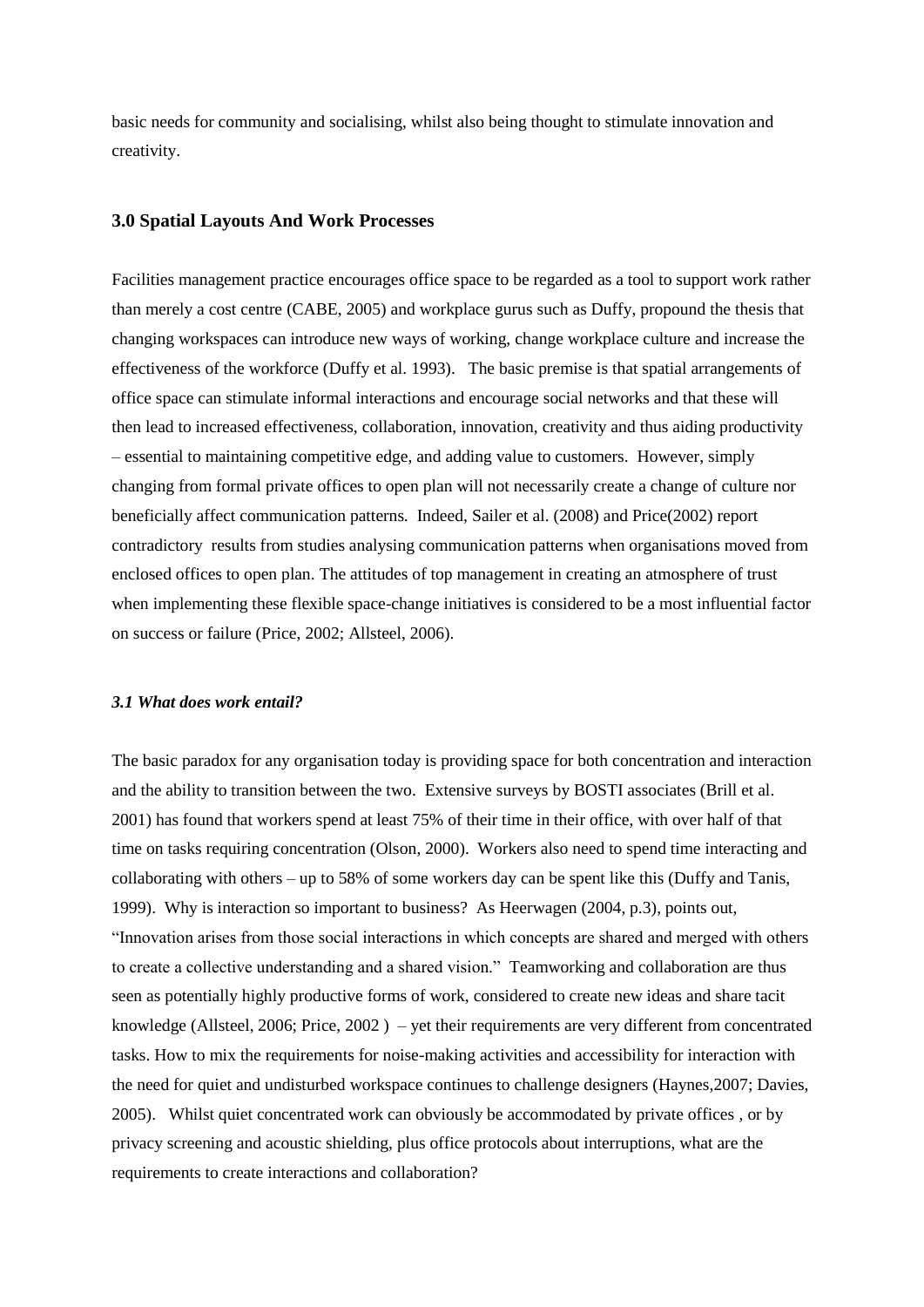#### *3.2 Communication - interaction and collaboration,*

Space Syntax studies (Hillier, 1996; Sailer et al., 2007) and social network analysis (Steelcase, nd (i)) seem to be providing statistical proof that spatial layouts influence interactions. Space Syntax analyses space layouts for their levels of supporting functionality – common routes and nodes where interaction takes place being most commonly identified (Peponis, 2004). Social networks increase interaction through sharing common space and visual connectivity – ie being seen more often. Sailer et al (2007) for instance found that in a particular organisation, changes in the office layout increased one freelance employee"s connections from a few discipline-based connections to many throughout all levels and disciplines of the organisation. Further, being seen more frequently correlated with increased ratings of mutual usefulness.

Organisations can dictate or "program" the type of interactions between visitors and staff through their building layout (Sailer, 2007). Some buildings may be highly programmed (think of a court building where routes and access are strictly pre-determined and controlled) or loosely programmed (university departments have relatively few restrictions on access either for visitors, staff or students, consequently routes used or the "flow" through the building are more fluid). Floor plans themselves can encourage certain routes through a building. Informal interactions that help develop friendships and allow quick information exchanges are most affected by visibility, distance and floorplan layout. Distance between staff acts as a main determinant of interaction – people are not willing to walk far and proximity of important adjacencies should therefore be thought through (Serrato, 2003; Heerwagen et al. 2004). Meeting spaces for formal or informal interaction should be located along the most frequent paths of movement (Shpuza and Peponis, 2005) otherwise they will be little used (Heerwagen et al, 2004). Fishbone and grid floor layouts are more likely to generate high degrees of connectivity, integration and interaction than corridor or "racetrack" arrangements (Shpuza and Peponis, 2005).

Office spatial layouts can therefore be seen to increase or stimulate social and information sharing networks.

#### *3.3 Interaction or collaboration*

However, there is a qualitative difference between interaction and collaboration (Purdey, 2003). Interaction is about information exchange. Interactions can be intended or unintended (Heerwagen et al., 2004) and are essentially work or social information exchanges – dropping by someone"s office to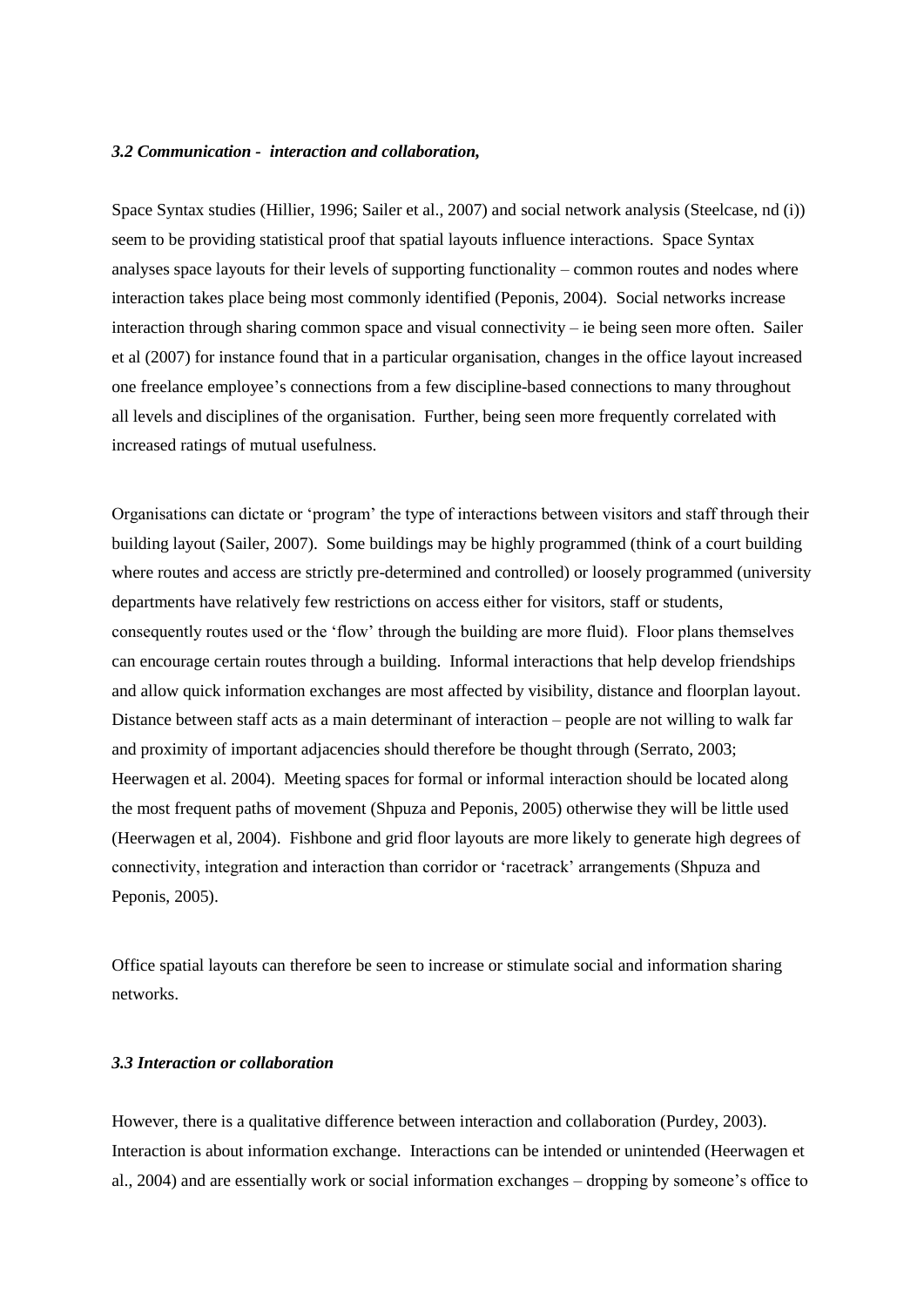ask a question may be spontaneous but is intended; other more serendipitous conversations happen in corridors and by the coffee machine or water cooler. Increases in technology are transferring many of what were personal contacts into emails and mobile phone texting – some will do this rather than walk down a corridor to see someone. These technological advancements have allowed interactions to be location-free – working from home or remote locations does not stop the sharing of information.

Collaboration on the other hand requires sharing space and time. Collaboration, in the context of an organisation, "reflects more purposive relationships that involve a desire to solve a problem, create shared purpose, discover or generally to produce meaningful outputs", (Purdey, 2003, p. 2). Essentially collaboration is about creating a community. Collaboration should engender the commitment and trust essential to knowledge working.

Whilst Heerwagen et al. (2004) and Sailer et al. (2007 and 2008) identify the increased number of interactions that certain spatial layouts can encourage, their methodology does not necessarily identify increased collaboration. Indeed, Heerwagen et al.(2004) identify that "Given the high interest in the topic of collaboration, there is a surprising dearth of research on the link between collaborative work processes and space," (Heerwagen et al. 2004,p.520).

#### **4.0 Work Characteristics**

Efficiency and effectiveness are two different ways of viewing the generation of outputs from inputs. Efficiency is about getting the most output from the inputs, effectiveness is about getting the right kinds of outputs. Most work involves a mixture of routine tasks that ideally are performed efficiently, whilst knowledge work requires cognitive tasks that are all about effectiveness. How can the workspace assist with new knowledge creation? With increasing information, indeed information overload, it is essential that the workspace (the individual workstation) allow an individual to manage the information they feel is relevant to their task – be it relatively routine or knowledge work requiring the assimilation, synthesis, problem solving and creative leaps to create new knowledge.

#### *4.1 Managing information*

Effective managing of information requires some level of organisation - Steelcase (2006) research suggests there are 6 styles that are typically adopted: Concierge, Keeper, Processor, Broker, Player, Specialist – each keeping their own collection of information to-hand in various stages of work – active, anticipated and archived. The Specialist is likely to have larger information resources of "active" information and need more uninterrupted time to concentrate; the Concierge is at the hub of an organisation with high levels of interaction and largely logistics oriented. Each information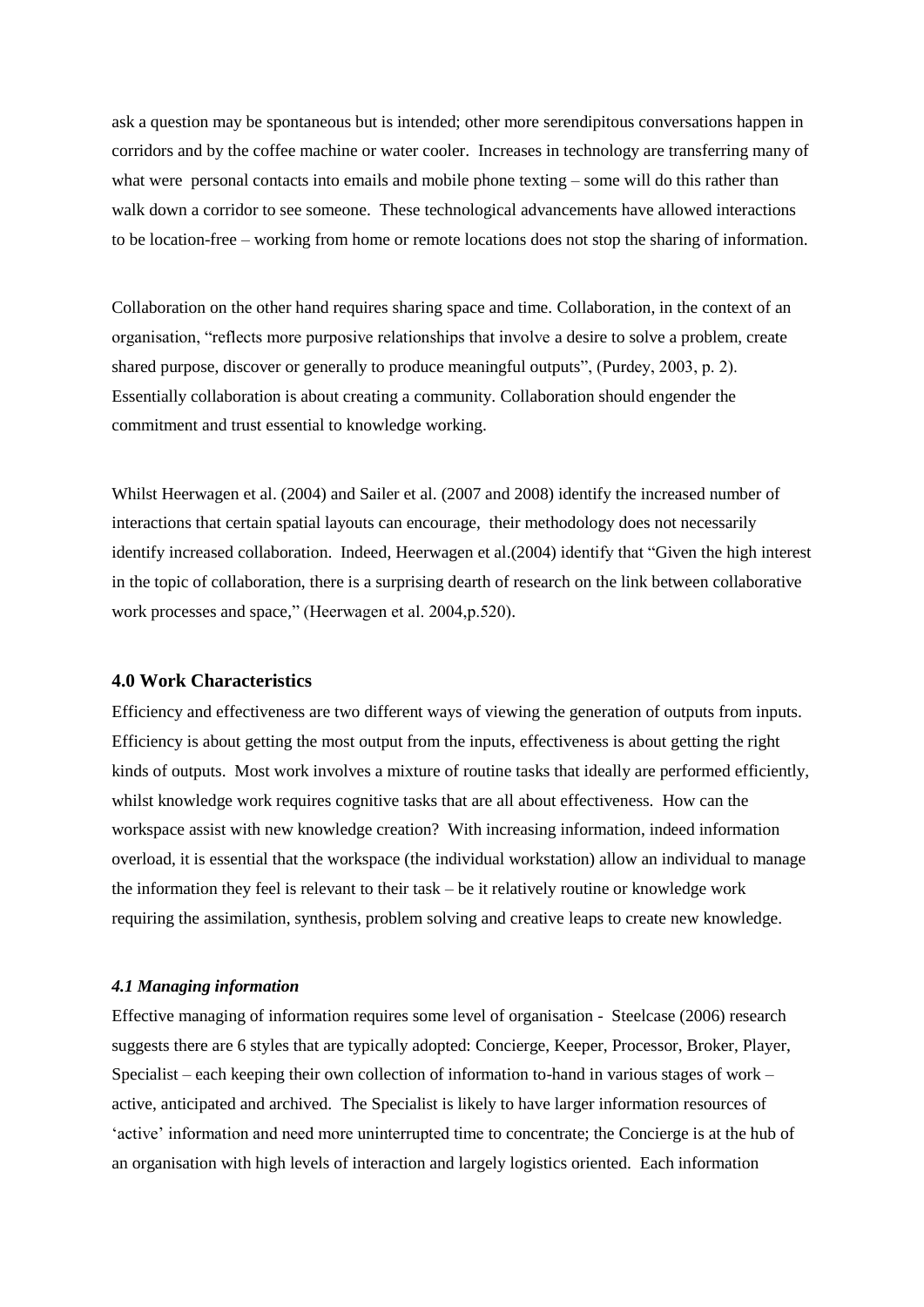management style has differing needs for space – storage, work surface, or collaboration, and recognising these needs results in differing workspaces. Knowing this, an organisation can design workstation space-standards based on configurations that work best for their employees. If information management is linked to the concept of usability (Usability Net, 2006), then not only is workspace analysed for effectiveness and efficiency, but also for usability which can engender increased satisfaction – the occupiers require less effort to complete tasks and achieve their goals.

#### *4.2 Knowledge worker styles*

Voltren (2010) suggest that in addition to information management styles there are differing ways knowledge workers use their office – in terms of their mobility and "radius of action." The Anchor spends 90% of their time in their office, what will be important to them is acoustic shielding and workspace comfort; the Connector does just what the name implies, and can be found spending at least half of their time wandering through the building, talking to people to see that information flows to who needs it; the Gatherer spends much of their time on customer visits and external meetings, but when in their office they need somewhere to concentrate; the Navigator is almost always travelling – work will be done where they are. When in their base office they need space for meetings. This typology ties in well with the alternative officing strategies many companies are adopting.

#### *4.3 Work processes and their requirements*

Work requiring high levels of concentration or task difficulty needs to be undertaken with few interruptions (Marquardt et al., 2002). Workers, in the depth of thought, can experience 'flow' – a state of meta-processing of information and creativity (Heerwagen et al. 2004). Even a short interruption – to answer a question, or a phone call, can cause a break in the thought process, leading to lost time as the chain of thought has to be recovered. Situations that do not allow for the depth of concentrated thought to develop unhindered, mean that workers will often take an easier route to a solution and suboptimal solutions may result (Davies, 2005). Overheard conversations can also be highly disruptive. Acoustic shielding and separation – or the opportunity to relocate to quiet spaces – is essential (Davies, 2005).

Information exchange through interaction is also seen as essential by the knowledge worker (Olson, 2000). Most collaborative work occurs in dyads – usually between co-located workers (Steelecase, nd (ii)). Knowledge work entails three types of collaborative work process – creative, problem-solving and knowledge transfer (Allsteel, 2006). Knowledge transfer may work best in traditional conference or meeting rooms; problem-solvers will need proximity rather than shared spaces; and creative work needs display space to keep ideas visually available for the life of a project. Creative problem solving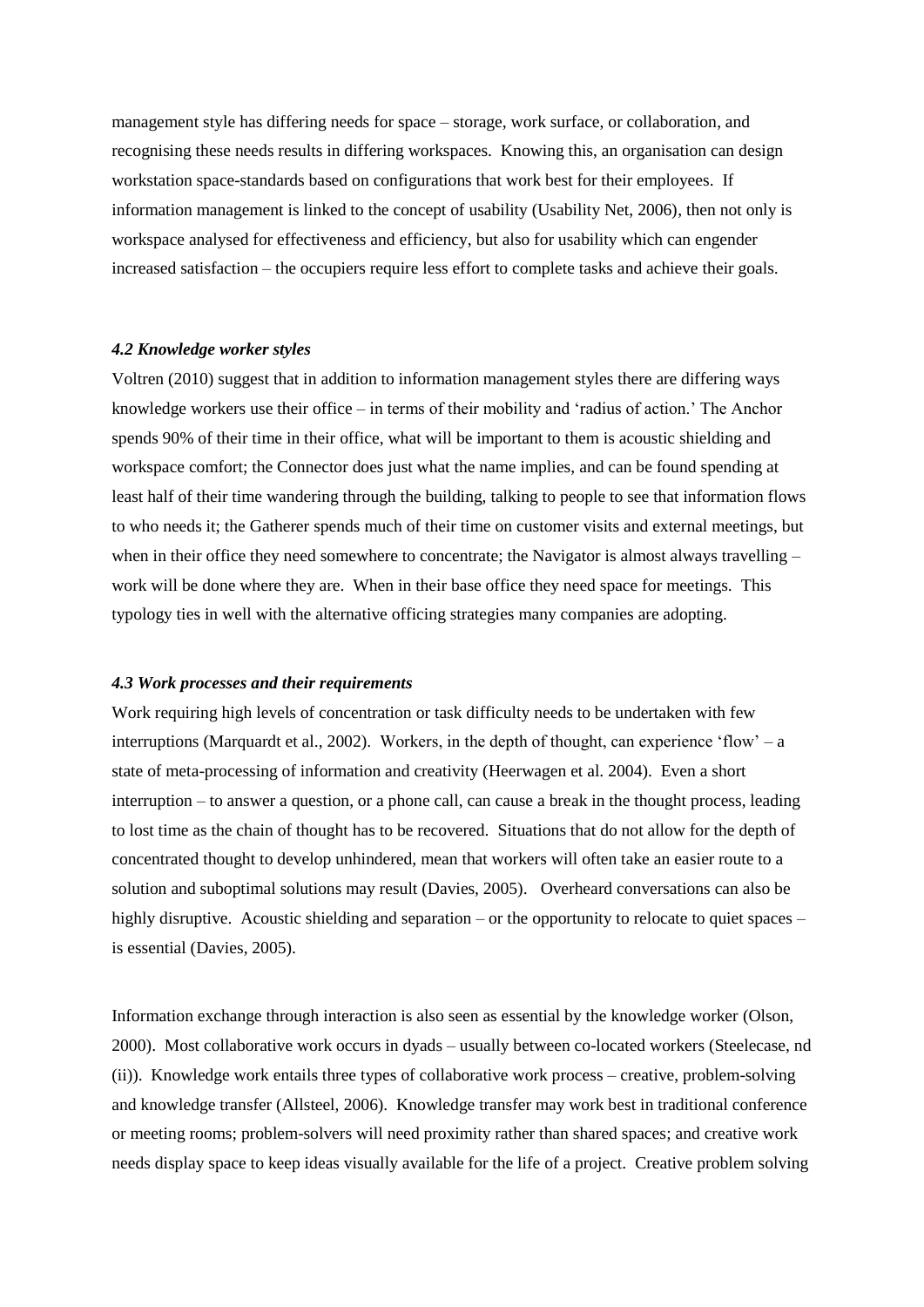work requires dedicated team spaces where the team can set up their own demarcated territory and leave their thought processes on display (post-its, white boards, other "cognitive artefacts") as aids to memory and further creative thought (Augustin and Brand, 2005). This space helps create collegial cohesion and a shared identity.

It is important to study actual work processes, noting how much time people spend in collaboration or interaction, and the formality or spontaneity with which they choose where and when to talk and how many people are engaged. Many collaborative areas are unused because the potential users do not perceive them in the same way as the designers (Oseland, 2009).

Space and its design can be seen to have major impacts on how people work – satisfying many of the basic and higher order human needs.

#### **5.0 Office Environment Factors Impacting On Productivity**

Much research has been carried out to identify the effects of indoor environments on worker performance. Bell et al. (2003) illustrate the key factors identified as impacting on productivity – see Figure 1. These factors are confirmed by an extensive array of research eg Roelofsen, 2002; Fisk 2000; Marquardt et al. 2005; Vischer, 2006; Vischer, 1996). The major findings are that whilst certain factors and improvements to indoor environments can beneficially impact productivity, what is essential is to avoid irritants and distressing features that cause discomfort (Clements-Croome, 2000; Davies, 1995) – indeed Leaman and Bordass (1999) identify areas such as thermal discomfort, distractions and poor indoor air quality as "killer variables" since they correlate with discomfort and reduced productivity . In extreme cases, some buildings suffer from Sick Building Syndrome causing not just discomfort to occupants but actual physical distress and ill-health (Milton et al., 2000; Seppanen and Fisk, 2006; Seppanen et al.,1999).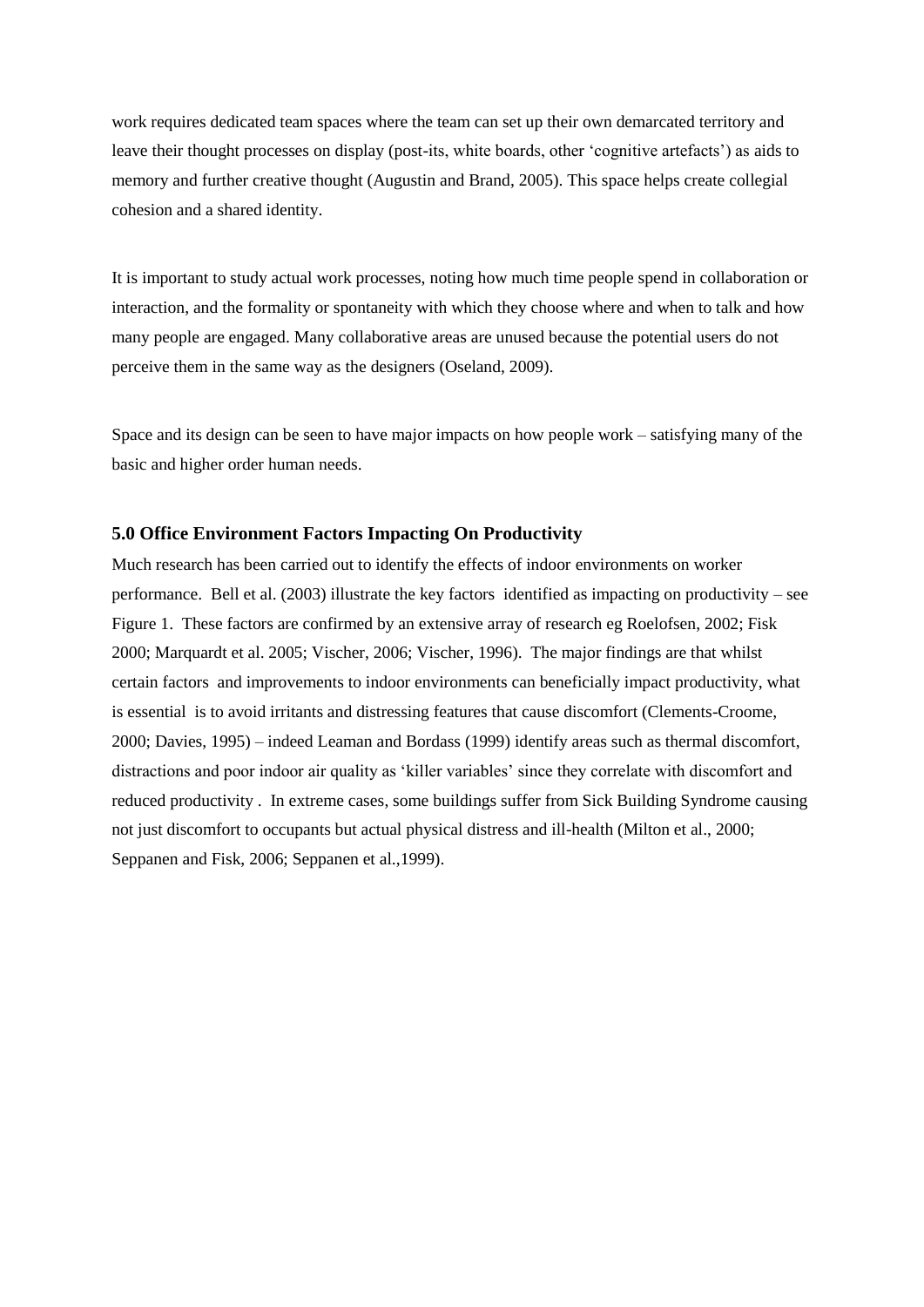

#### **Figure 1: Productivity impact factors (Bell et al. 2003, p.3)**

These factors can be viewed as the basic comfort and survival needs of Maslow"s Hierarchy of Needs or the "hygiene factors" of Herzberg"s two factor theory discussed above.

#### **6.0 Conclusions**

Workplace design needs to be based on actual work practices and satisfy a range of human needs to inspire the most productive and innovative work outcomes. Are there the looked-for increases in collaboration, creativity, or innovation leading resulting from these thoughtful new workplace practice designs? Most of the reports of increased productivity and improvements come from furniture design companies – which have their own agendas for reporting success. Results suggest improvements in areas such as decision-making (expedited); innovation (fostered); communications (enhanced); learning (encouraged); work-processes (improved); collaboration (enhanced); creativity (stimulated); and shared learning (CABE, 2005; Allsteel, 2006; Steelcase (nd(i)). The data come from occupant reported improvements and represent satisfaction scores rather than absolute measures. The research findings need some independent verification. But intuitively, providing spaces for collaboration and team working, that take into account both generational and evolutionary human needs seem likely to foster connectivity, friendships, and a shared sense of purpose. Trust building from successful teaming and sharing ideas and points of view is bound to encourage innovation and creativity.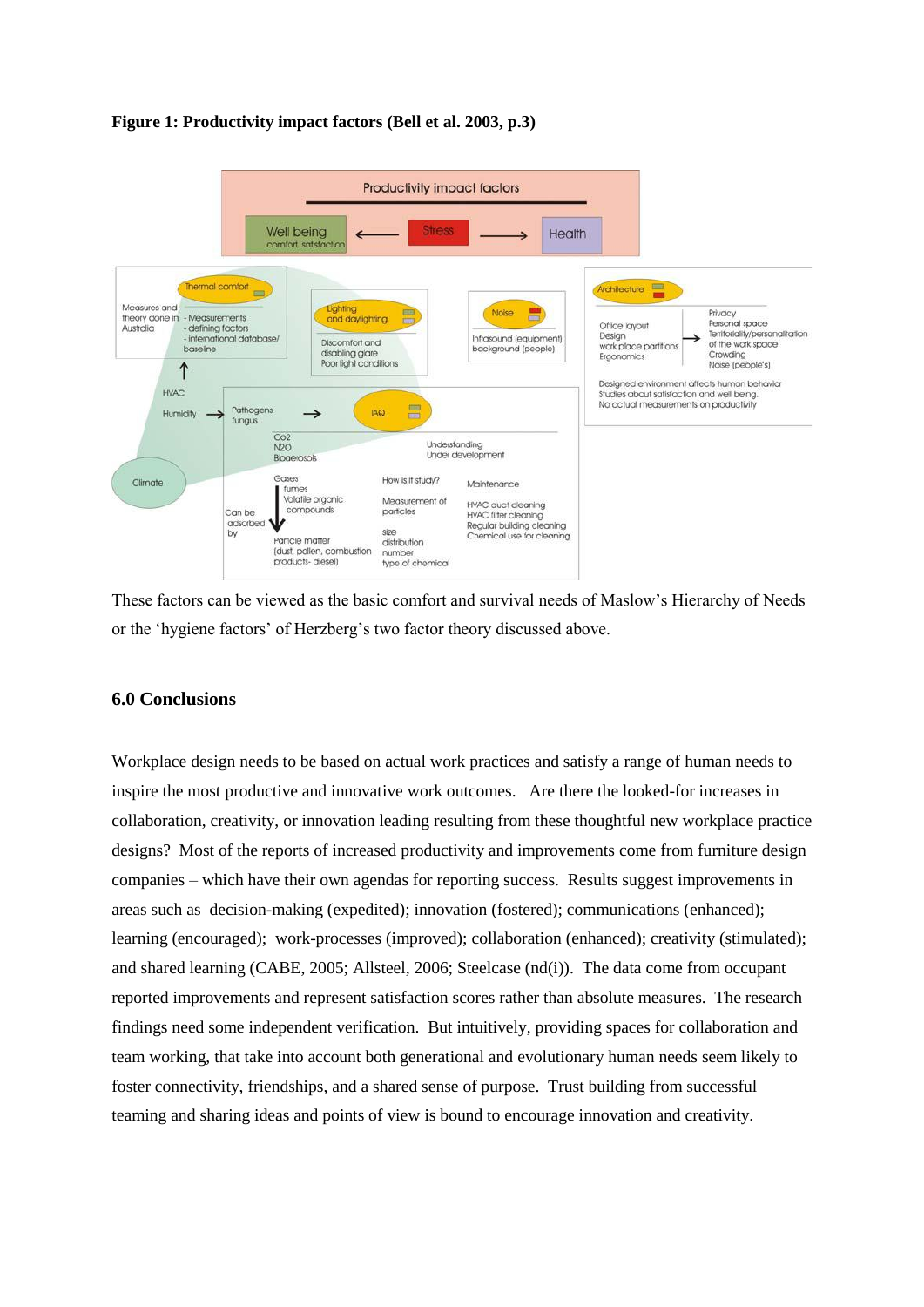Effective workplace interactions are proven to be fostered by understanding and using circulation patterns to facilitate spontaneous and informal communication, allowing visual connectivity. Strategic placement of informal common areas, located on favoured circulation routes, does encourage conversations and knowledge-sharing.

Dedicated teaming and collaboration space in combination with nearby individual work areas should be provided with mobile furniture, whiteboards, tackable surfaces, etc. that allow the retention of those cognitive artefacts that aid learning and creativity.

Spaces need to be on a human scale – large open plan areas need to be sub-divided to allow development of a sense of belonging to a community. Personalising space creates privacy, territory and safety, improving mood and job satisfaction. Work spaces also need to delight and inspire. Bland conformity will not assist creativity. Access to views and greenery will reduce stress and allow cognitive processing and recharge.

Additionally, ensure the "hygiene" factors of a healthy, comfortable environment are provided that does not cause discomfort or introduce irritants to productive workers (such as distractions from overheard conversations because of too little acoustic privacy).

However, before assigning space or space layouts, it is important to establish what kind of work is going on. If there is no formalised project work, do not set up dedicated team rooms. If the majority of work requires concentrated solo working – provide the essential quiet spaces and comfortable commons areas for when the worker would like some informal conversation and relaxation. By looking at work practices, providing the right kind of spaces for them, and appreciating the mix of human needs that need to be satisfied, future office spaces can be inspiring places to work.

#### **7.0 References**

Allsteel (2006) Let"s get together: developing collaborative areas, Advertorial in *Perspective, Summer 2006,* pp.54-58. [www.iida.org](http://www.iida.org/)

Allsteel (2007) *Managing Multiple Generations in the Workplace,* 9pp. [www.allsteeloffice.com](http://www.allsteeloffice.com/)

Augustin, S. and Brand, J.L. (2005) *Impact of the Physical Environment on Knowledge Worker Performance,* Haworth Inc. [www.haworth.com/en-us/Knowledge/Workplace-](http://www.haworth.com/en-us/Knowledge/Workplace-Library/Pages/Performance.aspx)[Library/Pages/Performance.aspx](http://www.haworth.com/en-us/Knowledge/Workplace-Library/Pages/Performance.aspx)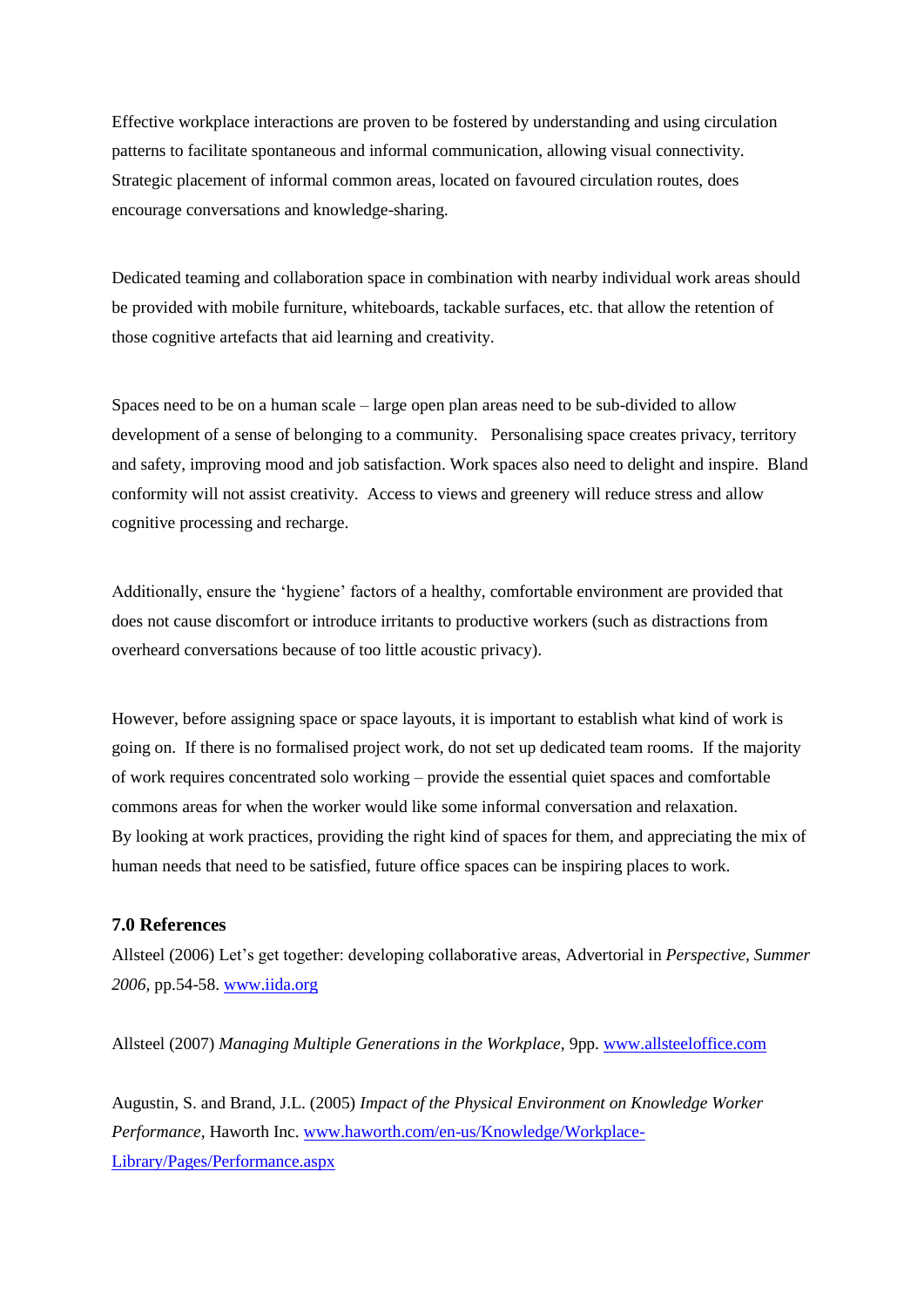Bell, J., Mabb, J., Garcia-Hansen. V., Bergman, B. & Morawska, L. (2003). Occupant health and productivity : an Australian perspective. *In: Summary Book of The CIB 2003 International Conference on Smart and Sustainable Built Environment (SASBE 2003)*, 19-21 November 2003, Brisbane.

Brill, M, Weidemann, S. and the BOSTI associates (2001) *Disproving Widespread Myths about Workplace Design,* Kimball International.

CABE (2005) *The impact of office design on business performance,* Commission for Architecture and the Built Environment and the British Council for Offices.

Clements-Croome, D (2000) Indoor environment and productivity. In: *Creating the Productive Workplace* (Ed) D. Clements-Croome, E&FN Spon pp.3-28

Davies, H.(2005) Productivity and the knowledge worker, *QUT Research Week International Conference*, 4-8 July 2005, Queensland University of Technology, Brisbane Australia

Duffy, F., Laing, A. and Crisp, V. (1993) *The Responsible Workplace – the Redesign of Work and Offices*. London, Butterworth Architecture.

Fisk, W. (2000) Review of health and productivity gains from better IEQ. *Proceedings of Healthy Buildings*, Vol. 4, pp. 23-34

Fralix, P. (2006) Adapting helps bridge the worker generation gap, *Facilities Engineering Journal,*  Nov/Dec 2006, [www.afe.org](http://www.afe.org/) 

Gibson, V.(2003) Flexible working needs flexible space? Towards an alternative workplace strategy. *Journal of Property Investment and Finance,* Vol. 21, No.1, pp.12-22. Haynes, B. (2007) The impact of the behavioural environment on office productivity, *Journal of Facilities Management,* Vol.5, No. 3, pp.158-171.

Heerwagen, J., Kampschroer, K., Powell, K. and Loftness, V. (2004) Collaborative knowledge work environments, *Building Research & Information*, Vol. 32, No.6, pp. 510–528

Heerwagen, J. (2004) Does your office feel like a zoo? *Creativity at Work Newsletter*, May 2004. [www.creativityatwork.com/Newsletters/May04Heerwagen.html](http://www.creativityatwork.com/Newsletters/May04Heerwagen.html)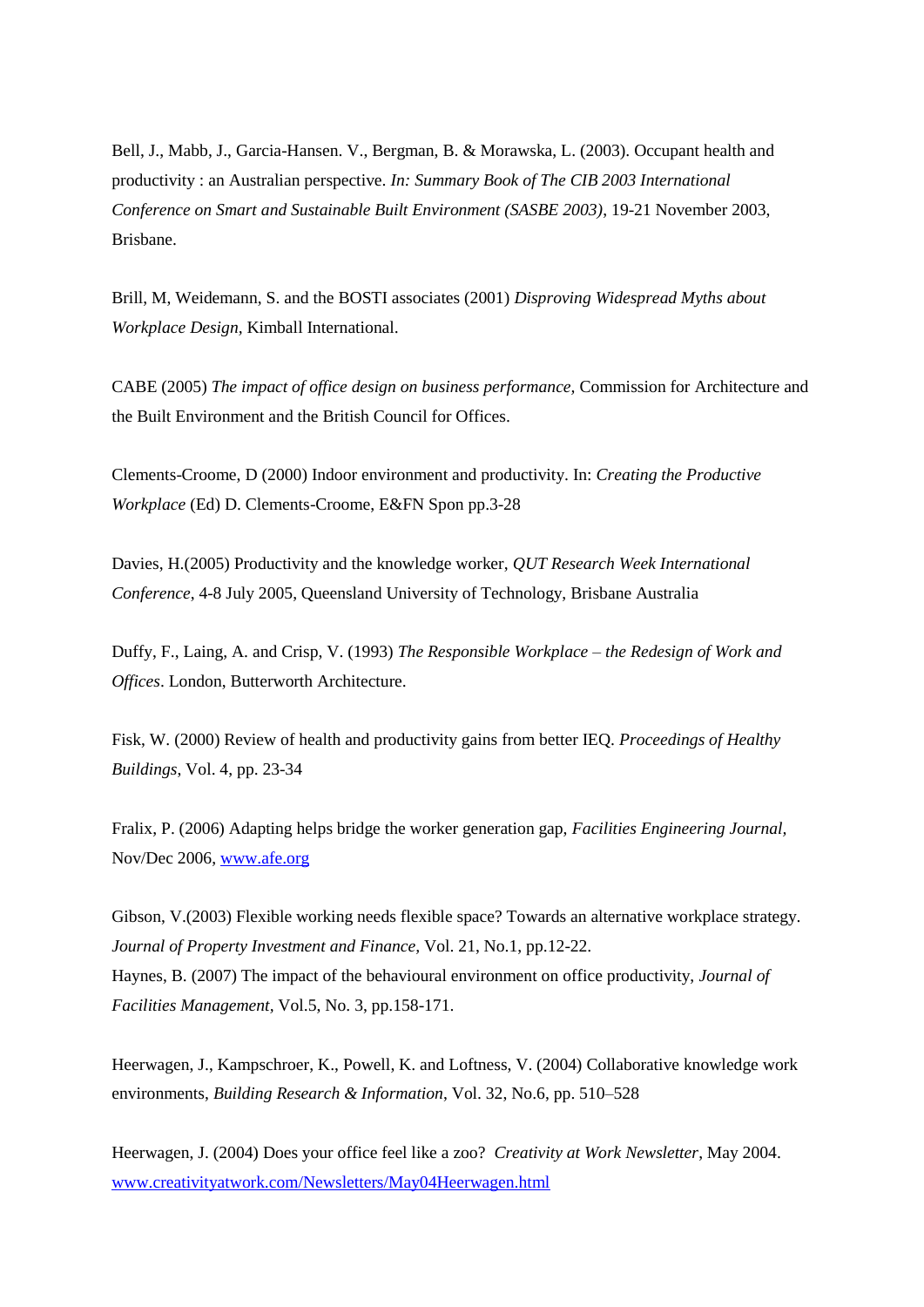Herzberg, F, Mausner, B. and Snyderman, B. B. (1959) *The motivation to work*. John .Wiley and Sons, New York.

Hillier, B. (1996) *Space is the machine. A configurational theory of architecture,* Cambridge, Cambridge University Press.

Johnson, B.C., Manyika, J.M. and Yee L A. (2005) The next revolution in interactions, The McKinsey Quarterly, No 4, [http://www.mckinseyquarterly.com/article\\_page.aspx?ar=1690&L2=18&L3=30Vol.](http://www.mckinseyquarterly.com/article_page.aspx?ar=1690&L2=18&L3=30Vol)

Leaman, A and Bordass, W (1999) Productivity in buildings: the "killer" variables. *Building Research and Information*, Vol. 27, No.1,pp.4-19

Marquardt, C., Veitch, J. and Charles, K.(2002) *Environmental satisfaction with open-plan office furniture design and layout,* Research Report RR-106; Institute for Research in Construction, National Research Council of Canada, Ottawa, Canada, 23pp.

Milton, D. K., Glencross, P. M. and Walters, M. D. (2000) Risk of sick leave associated with outdoor air supply rate, humidification and occupant complaints. *Indoor Air*, Vol. 10, No.4, pp.212-221

Nelson, B. (2007) Tips and techniques to bridge the generation gaps, *Healthcare Registration,* January 2007, Aspen Publishers.

Olson, J. (2000) The business impacts of workplace design *Facilities Design and Management, Vol.*  19, No. 11, pp.20-21

Oseland, N.(2009) The impact of psychological needs on office design, *Journal of Corporate Real Estate*, Vol.11, No.4, pp.244-254

Peponis, J. (2006) Space Syntax, *Implications* Vol. 4, No. 12, [www.informedesign.umn.edu](http://www.informedesign.umn.edu/) 

Price, I. (2002) The complex adaptive workplace: A theoretical link between office design and productivity? In G. Frizelle & H. Richards (Eds.), *Tackling industrial complexity: the ideas that make a difference. Papers from the 2nd International Conference of the Manufacturing Complexity Network, University of Cambridge, UK 9-10 April 2002* (pp. 109-122). Cambridge: Institute for Manufacturing, University of Cambridge.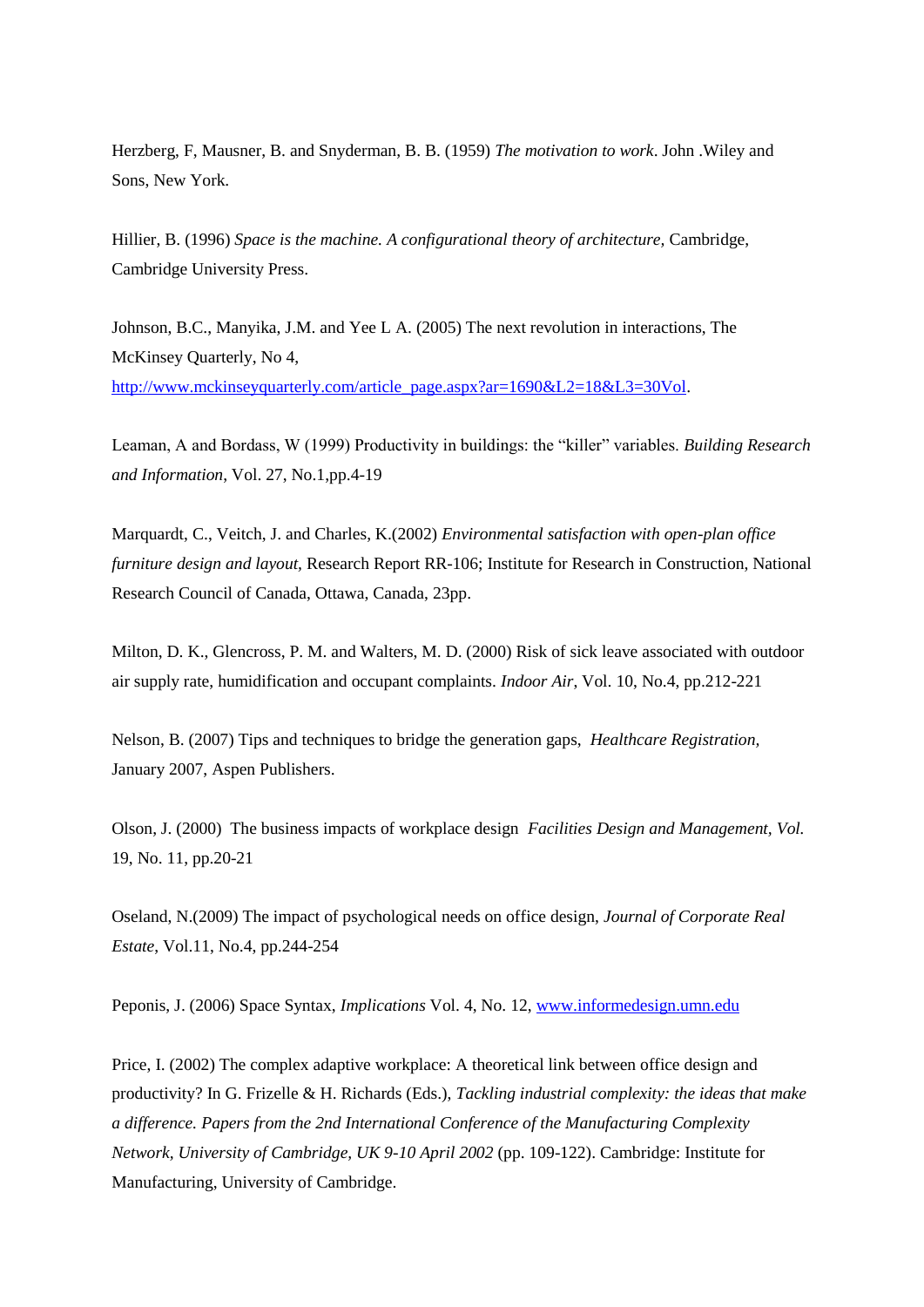Purdey, (B), (2003) Is the modern executive lifestyle socially unsustainable? *Workplace Design and Management,* KODO Pacific. [www.kodo.com.au/wp](http://www.kodo.com.au/wp-content/uploads/2009/02/The_Modern_Executive_and_Sustainability.pdf)[content/uploads/2009/02/The\\_Modern\\_Executive\\_and\\_Sustainability.pdf](http://www.kodo.com.au/wp-content/uploads/2009/02/The_Modern_Executive_and_Sustainability.pdf)

Raisbeck, K.(2006) Measuring people, *Premises Facilities Management*, Nov 2006, [www.pfmonthenet.net](http://www.pfmonthenet.net/) 

Roelofsen, P. (2002) The impact of office environments on employee performance: The design of the workplace as a strategy for productivity enhancement, *The Journal of Facilities Management*, Vol. 1, No. 3,pp. 247-264.

Sailer, K.,(2007) Movement in Workplace Environments – Configurational or Programmed?  $6<sup>th</sup>$ *International Space Syntax Symposium,* 12-15 June, 2007, Istanbul.

Sailer, K., Budgen, A., Lonsdale, N., Turner, A., and Penn, A.(2007) Effective workplaces: bridging the gap between architectural research and design practice, *6 th International Space Syntax Symposium,*  12-15 June, 2007, Istanbul.

Sailer, K., Budgen, A., Lonsdale, N., Turner, A., and Penn, A.(2008) Evidence-Based Design: Theoretical and Practical Reflections of an Emerging Approach in Office Architecture, *Proceedings of DRS2008, Design Research Society Biennial Conference,* Sheffield UK 16-19 July 2008

Serrato, M.(2003) Looking at patterns: An architecture firm examines circulation and interaction in their recent laboratory building designs, *The Proceedings of the 4th Symposium in Space Syntax,* 17-19 June, London 2003

Shpuza, E. and Peponis, J. ( 2005) Floorplate shapes and office layouts, *The Proceedings of the 5th Symposium in Space Syntax,* Delft, Netherlands, June 2005.

Seppanen, O. A and Fisk, W. (2006) *Some quantitative relations between Indoor Environmental Quality on Work Performance or Health,* Lawrence Berkeley National Laboratory, <http://escholarship.org/uc/item/80v061jx>

Seppanen, O. A., Fisk, W. J. and Mendell, M. J. (1999) Association of ventilation rates and CO2 concentrations with health and other responses in commercial and institutional buildings. *Indoor Air,*  Vol. 9, No. 4, pp.226-52